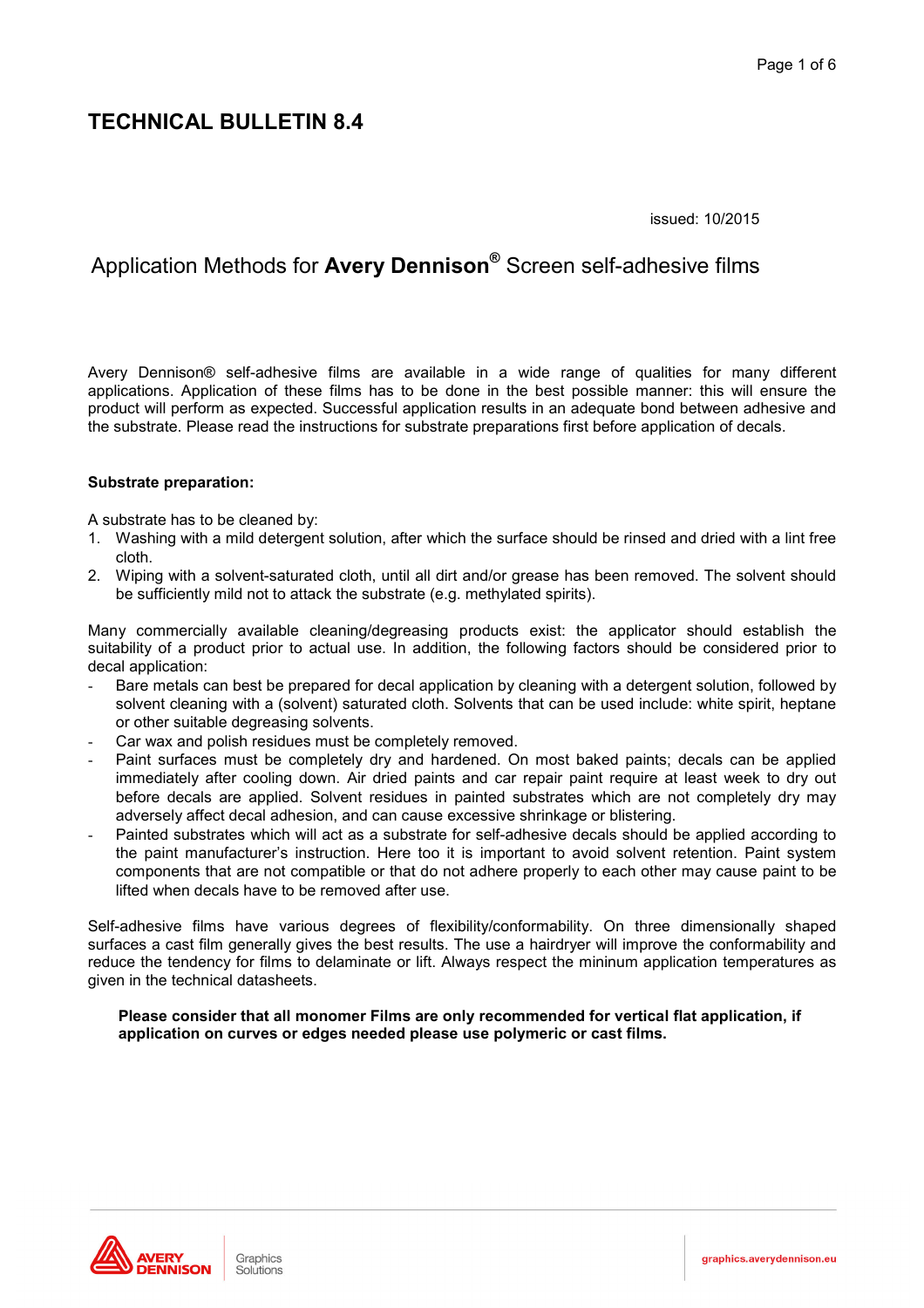### Small size decals

Place the decal upside down on a flat surface. Remove the liner along one edge for 2-3 cm and fold it backwards as shown in the drawing. The result is an edge of 2-3 cm exposed adhesive.

Position the decal that is still covered with liner on the application surface. Once it is in the right position, the exposed edge is pressed to the surface, starting at the middle of the edge, working your way up and down. Do not allow pleats or bubbles to be formed.

Lift the decal a bit and remove the liner over 15-20 cm (or more if you feel experienced enough) distance. Keep the decal close to the application surface and start to apply it with overlapping squeeqee strokes, beginning at the middle of the already applied edge. Proceed with this application until the entire decal is applied.

graphics.averydennison.eu











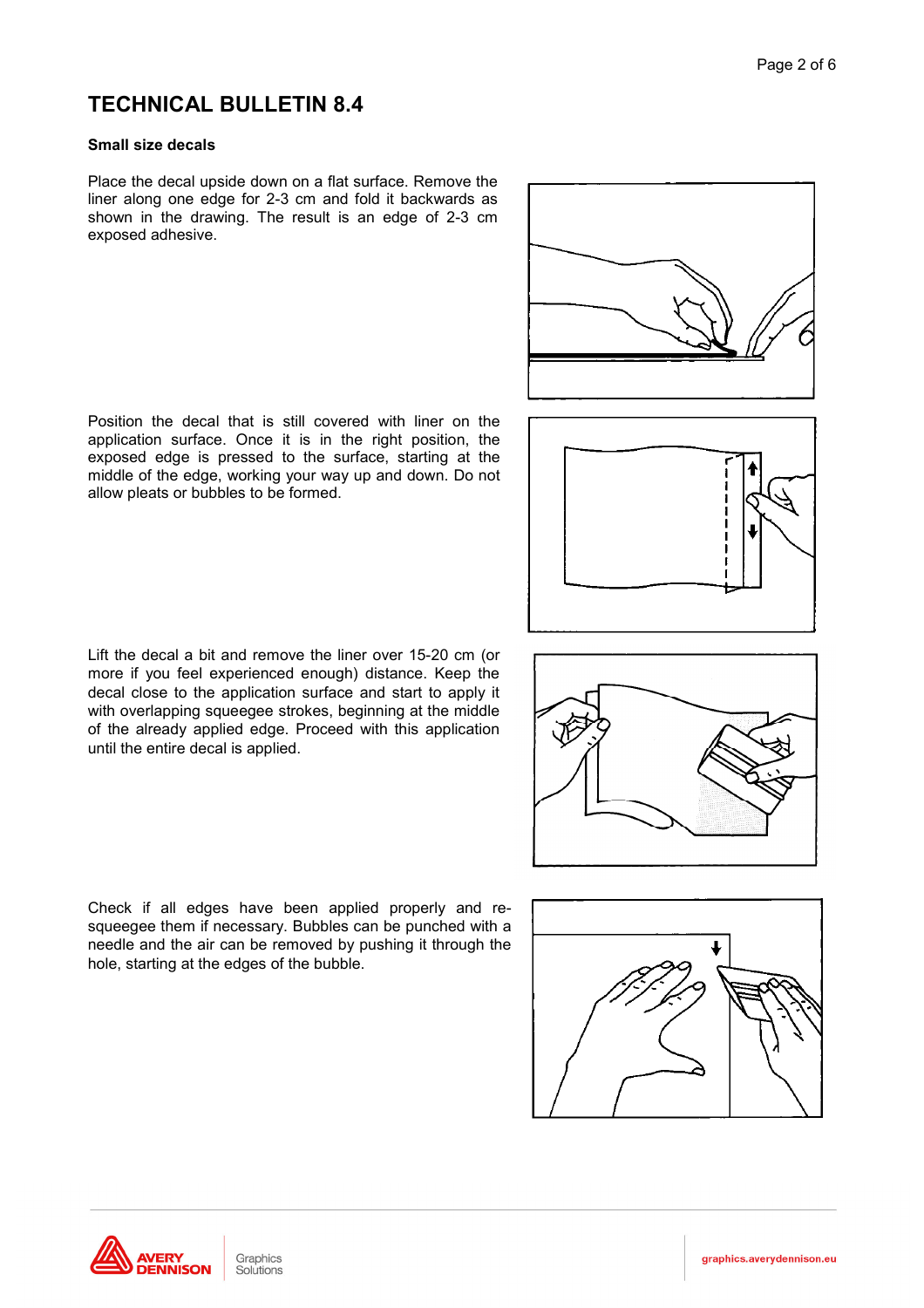#### **Medium size decals**

Apply reference marks on the application surface so that the position of the decal to be applied can easily be identified. Masking tape or easily erasable markers will generally do this job.

Place the decal upside down on a flat surface. Remove the liner along one edge for 2-3 cm and fold it backwards as shown in the drawing. The result is an edge of 2-3 cm exposed adhesive.



Take the decal up close to the exposed edge and position the decal on the application surface, making sure it lines up with the reference marks.







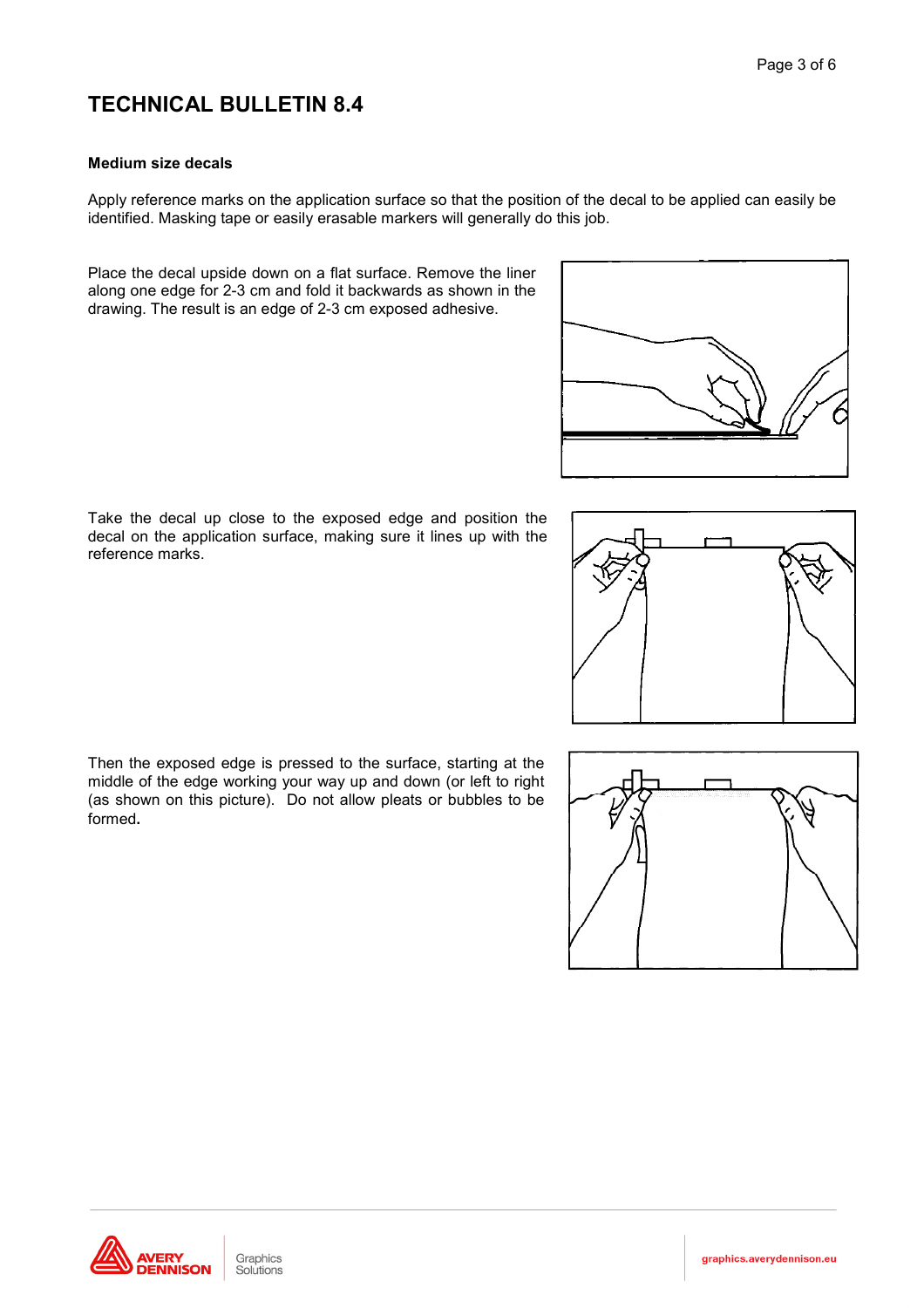Lift the decal a bit and remove the liner over 15-20 cm (or more, if you feel experienced enough) distance. Keep the decal close to the application surface and start to apply it with overlapping squeegee strokes, beginning at the middle of the already applied edge. Proceed with this application until the entire decal is applied.

Check if all edges have been applied properly and re-squeegee them if necessary. Bubbles can be punched with a needle and the air can be removed by pushing it through the hole, starting at the edges of the bubble.

### Large size decals

Position the decal, which liner is still present, to the application surface and fix it on the top edge with small strips of masking tape. Make sure that indeed the position is correct.

Apply a strip of masking tape over the full length of the edge, either on the right or on the left side of the decal. This strip should hold the decal in the correct position if the positioning masking tape strips are removed. If necessary, apply an extra strip of masking tape, overlapping the first one for some 50 %.









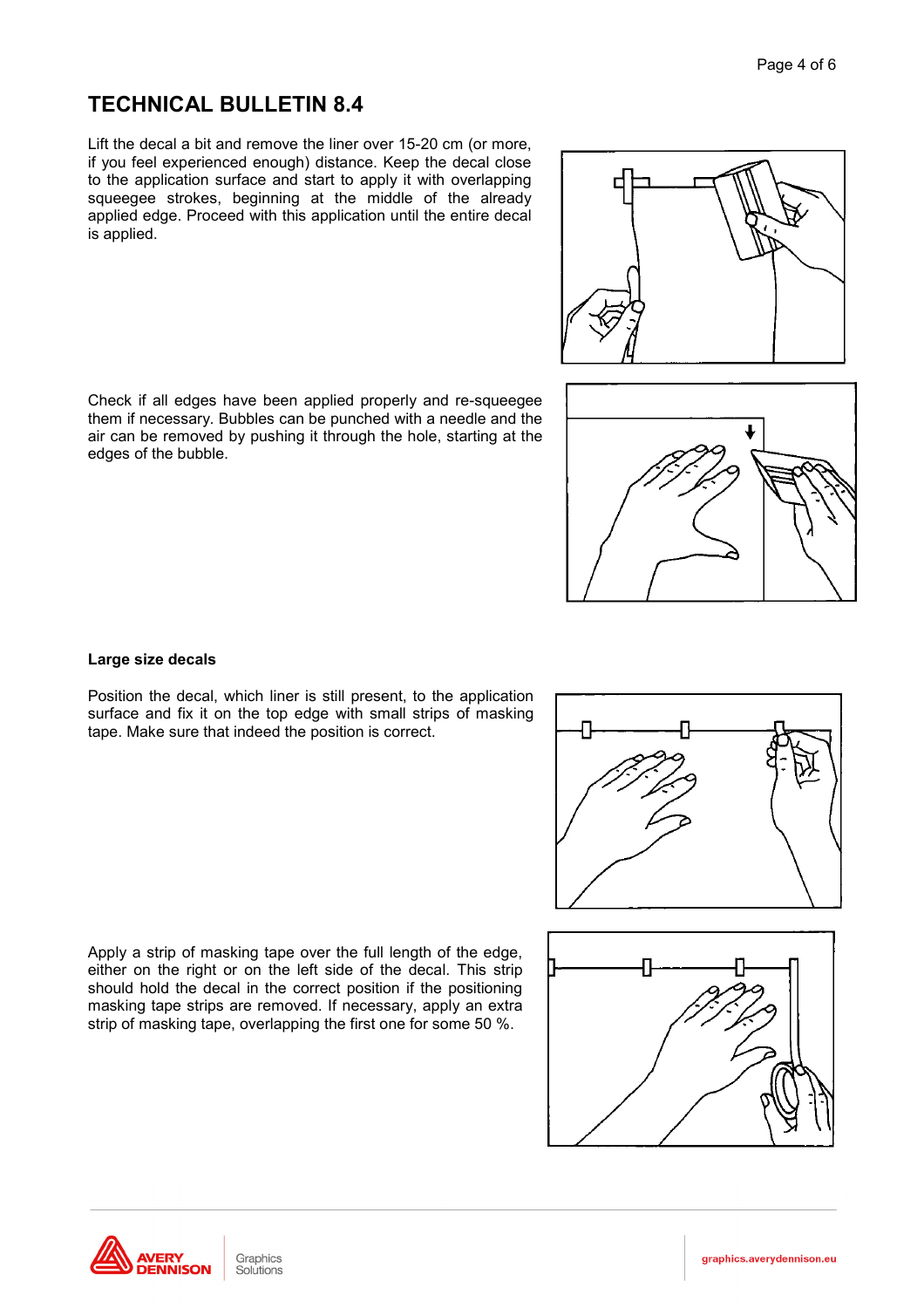Remove the positioning strips from the top edge. Flip the decal over at the now formed hinge, and remove the liner over a 20-30 cm wide area parallel to the hinge. Fold the liner slightly so that the adhesive remains exposed.

Flip the decal over and start to apply it at the hinge, making use of a hard plastic squeegee Apply with overlapping squeegee strokes, from the middle of the hinge to the top and bottom decal edges.

Proceed with application step by step, removing liner and applying the decal alternatively until the entire decal has been applied. Then remove the hinge and check and resqueegee all decal edges.